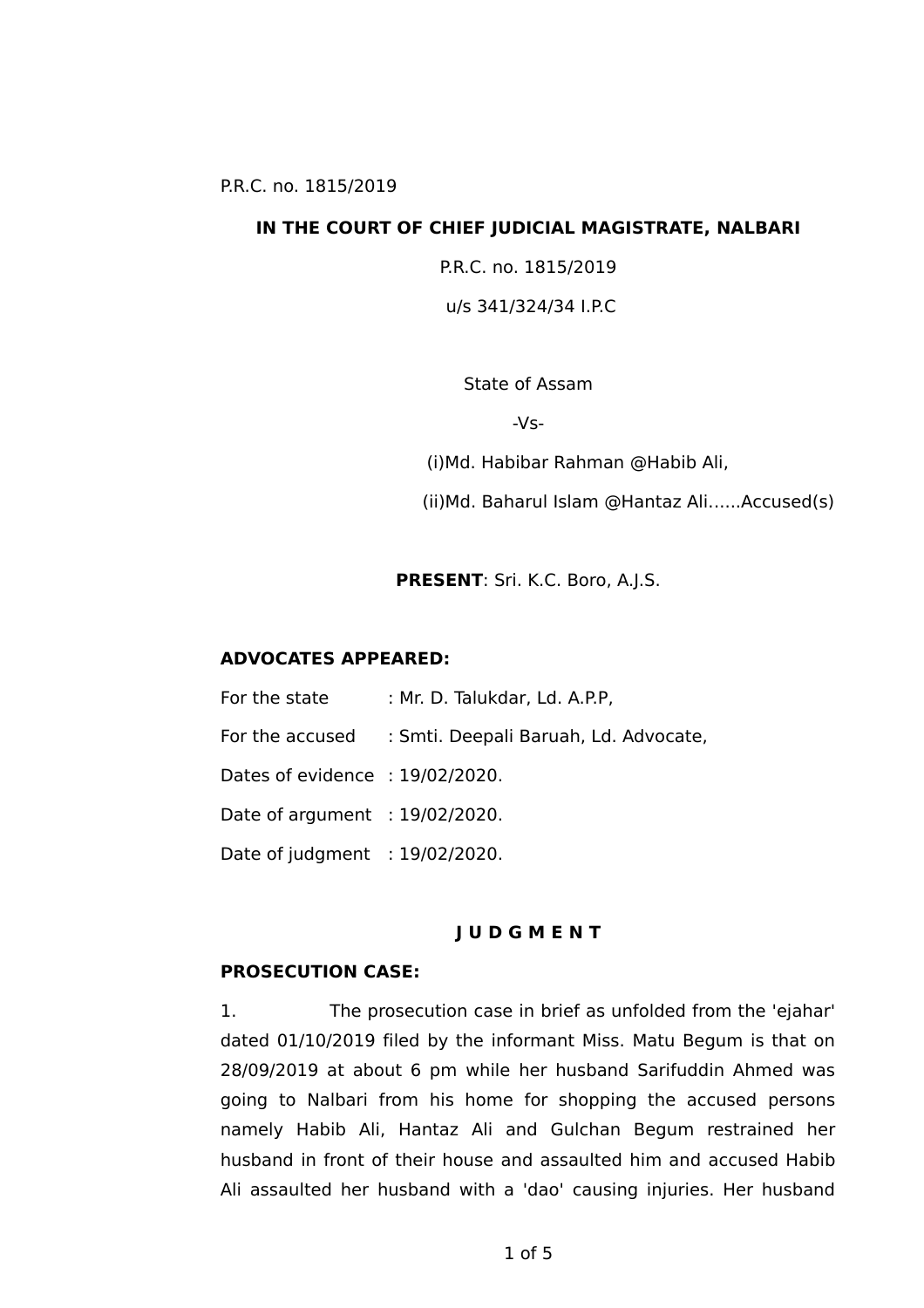was admitted in SMK Civil Hospital, Nalbari. As she was anticipating a compromise there was delay in filing the ejahar.

2. The said 'ejahar' was received and registered as Nalbari P.S case no. 702/2019 u/s 341/324/34 I.P.C. After completion of investigation charge-sheet no. 416 dated 25/10/2019 was submitted against accused Md. Habibar Rahman @Habib Ali and Md. Baharul Islam @Hantaz Ali u/s 341/324/34 I.P.C. Copy was furnished to the accused persons. Charge u/s 341/324/34 I.P.C was framed, read over and explained to the accused persons to which they pleaded not guilty and claimed to be tried.

# **3. POINTS FOR DETERMINATION:**

(i) Whether the accused persons on 28/09/19 at about 6 pm at village Katla Barkuchi under Nalbari P.S, in furtherance of common intention voluntarily obstructed Sarifuddin Ahmed the husband of informant so as to prevent him from proceeding in a direction in which he had right to proceed and thereby committed an offence punishable u/s 341/34 IPC ?

(ii) Whether the accused persons on 28/09/19 at about 6 pm at village Katla Barkuchi under Nalbari P.S, in furtherance of common intention voluntarily caused wrongful hurt to Sarifuddin Ahmed the husband of informant with a 'dao' which is a sharp weapon for cutting which used as a weapon of offence is likely to cause death and thereby committed an offence punishable u/s 324/34 IPC ?

# **4. DECISION AND REASONS THEREOF:**

The prosecution examined two (2) witnesses. Finding no incriminating materials the statement in defence of the accused persons u/s 313 Cr.P.C. was dispensed with. The defence declined to adduce any evidence. I have heard the arguments advanced by learned counsels of both sides and also perused the evidence available on record, my findings with reasons are as follows -

5. PW 1 Matu Begum who is the informant deposed that the incident took place on 28/09/19 at about 6 pm. A quarrel was going on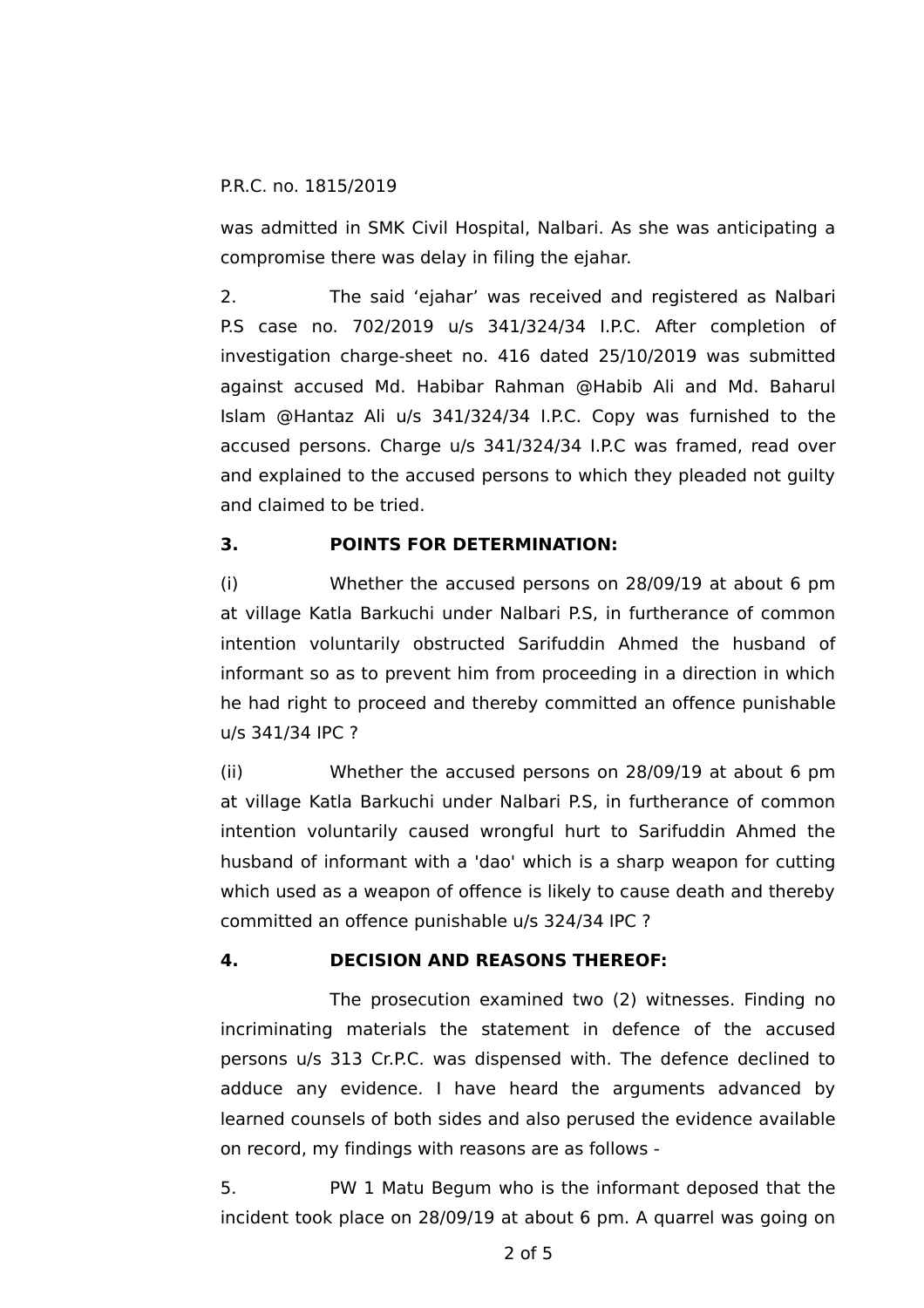between them and the accused persons with regard to land dispute. While her husband was going to market and reached in front of the house of the accused a verbal altercation took place between her husband and the accused persons. After the altercation her husband came home running and on his way fell on the ground and sustained injuries. Thereafter, she filed the ejahar. PW 1 during cross-examination deposed that she filed the ejahar out of misunderstanding. The accused persons belongs from her family and they have amicably settled the matter between themselves. She does not have any objection if the accused persons are acquitted.

6. PW 2 Sarifuddin Ahmed deposed that the informant is his wife. He know the accused persons. The incident took place on 28/09/19 at about 6 pm. On that day while he was going to market a verbal altercation took place between him and the accused persons in front of the house of the accused. Thereafter, while he came home running he fell down and sustained minor injuries. On seeing him his wife suspected that he was assaulted by the accused persons and as such she filed the ejahar. PW 2 during cross-examination deposed that the accused persons belongs from his family. He does not have any objection if the accused persons are acquitted.

7. On appreciation of the testimony of witnesses and the materials available on record, I find that the prosecution has failed to establish the essential ingredients so required to constitute the charged offence beyond reasonable doubt by leading clear, cogent & convincing evidence.The accused persons namely Md. Habibar Rahman @Habib Ali and Md. Baharul Islam @Hantaz Ali are found not guilty u/s 341/324/34 I.P.C and hence, acquitted from the said charge and set at liberty forthwith. Bail bonds shall remain in force for a further period of six months.

Given under my hand and seal of this court on this 19th day of February, 2020.

> Chief Judicial Magistrate Nalbari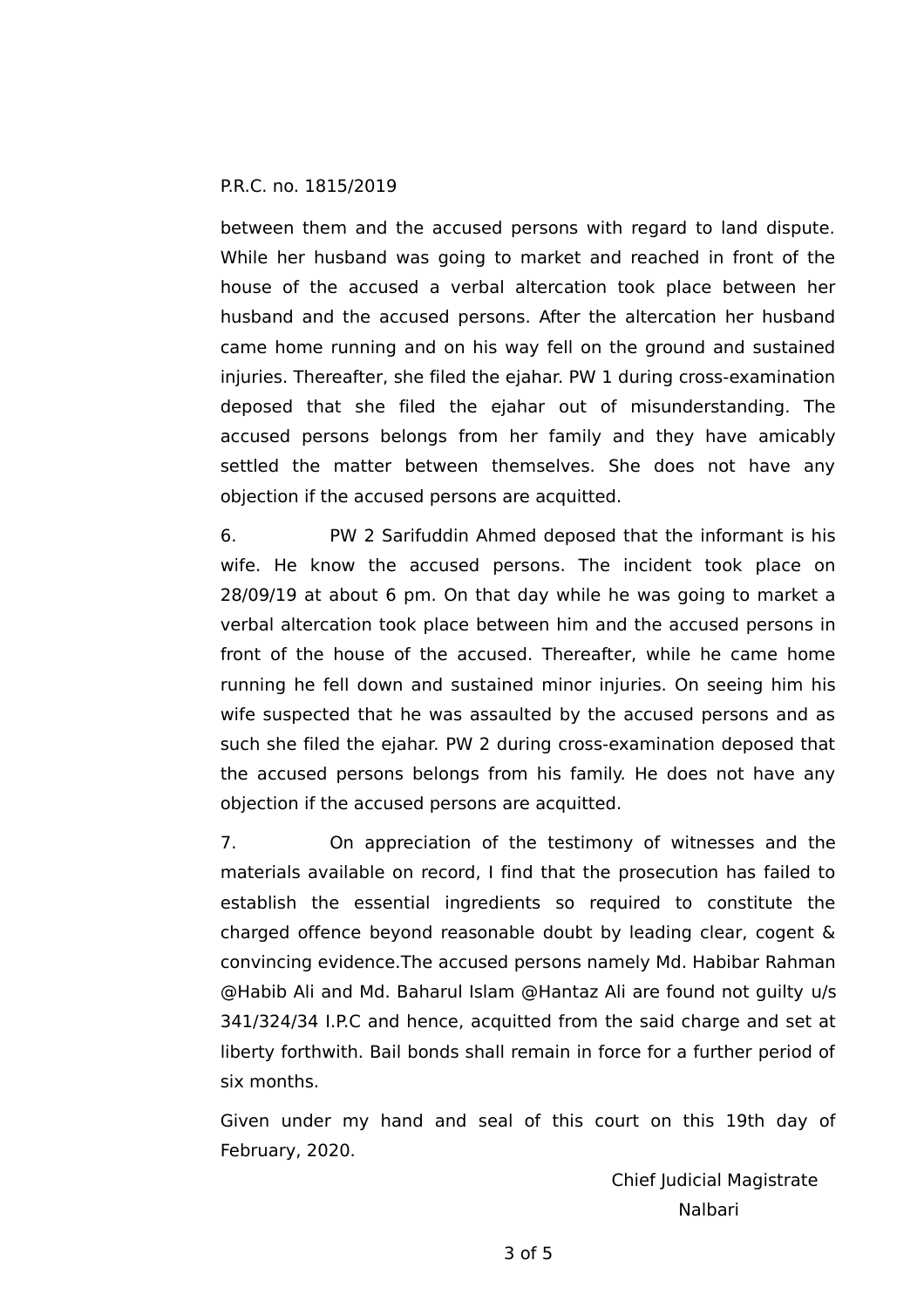## **APPENDIX**

# **Prosecution witness:**

PW 1- Miss Matu Begum (Informant),

PW 2- Md. Sarifuddin Ahmed,

# **Prosecution Exhibits:**

Exhibit 1- Ejahar,

Exhibit 1(1) – Signature of the informant,

### **Defence witnesses :**

Nil

## **Defence Exhibits :**

Nil

 Chief Judicial Magistrate, Nalbari